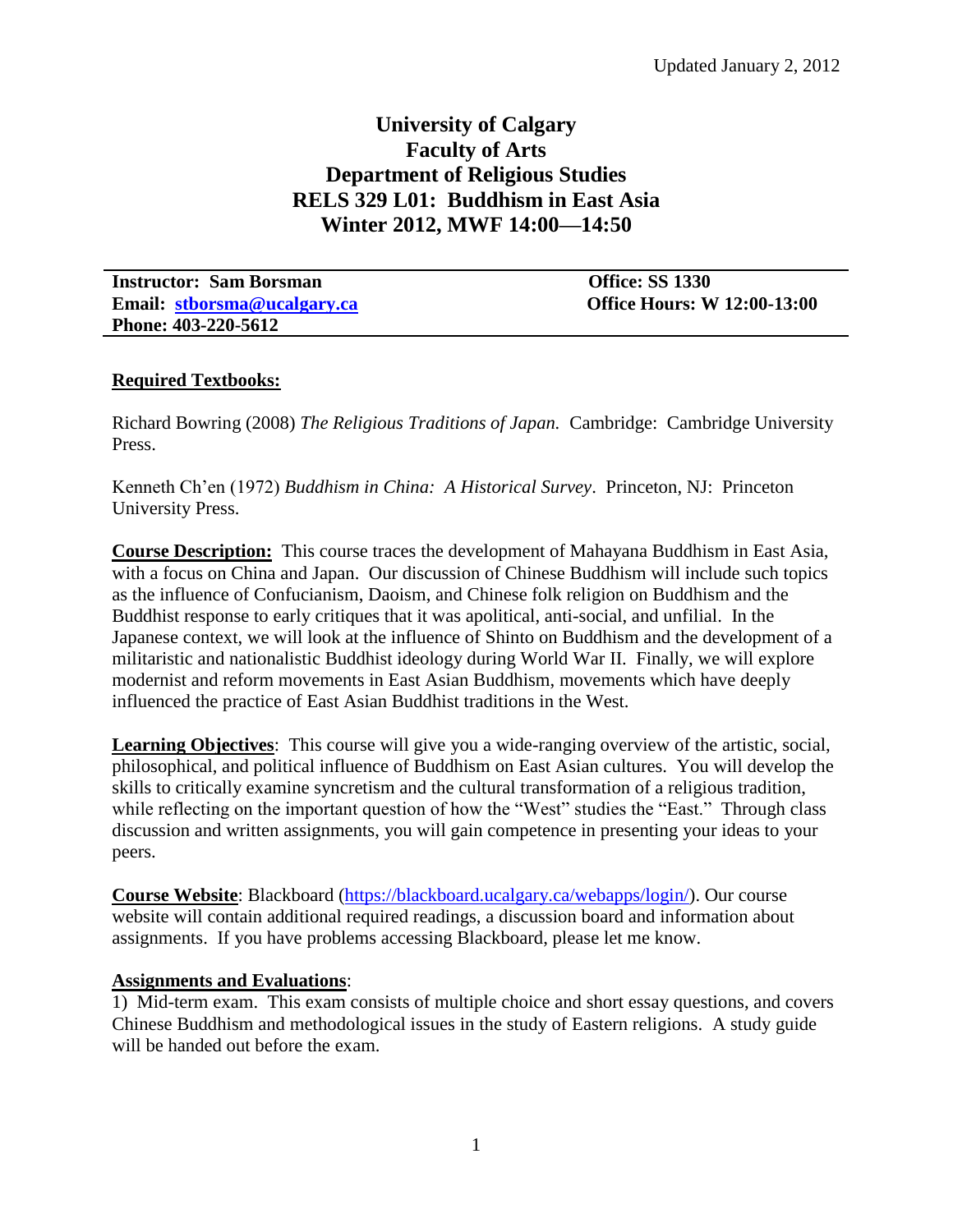2) Essay. In consultation with me, you will choose a topic for a 10 page essay. After writing your essay, you will present a 10 minute synopsis to the class, taking questions from your peers. Finally, you will write a one page response to your peers' comments and suggestions, noting how you might have changed some of your arguments or research. The grade for the essay includes both the essay itself and your response paper. Failure to submit the response paper will result in a penalty of one letter grade deducted from your essay grade.

3) Final exam. The format is similar to the mid-term, and it covers Japanese Buddhism and modernist/reform movements in East Asian Buddhism. The exam is partially cumulative, in that you will have to be familiar with some of the key themes and ideas from the first section of the course.

| Mid-term Exam | 25% (Feb. $17^{\text{th}}$ ) |
|---------------|------------------------------|
| Essav         | 40\% (Due Apr. $11^{th}$ )   |
| Final Exam    | 35% (Registrar Scheduled)    |

# **Grading:**

A numerical mark will be given for each course assignment. A letter grade will be assigned according to the following scheme, standardized within the Department of Religious Studies:

| $A+$ | 96-100 | A | 90-95 | A-        | 85-89    |
|------|--------|---|-------|-----------|----------|
| $B+$ | 80-84  |   | 75-79 | <b>B-</b> | 70-74    |
|      | 65-69  | ◡ | 60-64 |           | 55-59    |
| $D+$ | 53-54  |   | 50-52 |           | Under 50 |

# **Policy on Missed or Late Assignments:**

If an emergency or illness prevents you from handing in an assignment or writing an exam on the due date, you must inform me as soon as possible and provide acceptable documentation (e.g. medical certificate, notice of death). It is extremely important to follow these guidelines as our assignments involve class discussion.

### **Academic Honesty**

Plagiarism is not tolerated at the University of Calgary and has serious consequences. Your essays/presentations must be your own work and inadequate referencing may be seen as plagiarism. Please see the relevant sections on Academic Misconduct in the current University Calendar. If you have questions about correct referencing, please consult your instructor.

### **Academic Accommodation**

It is the student's responsibility to request academic accommodations. If you are a student with a documented disability who may require academic accommodation and have not registered with the Disability Resource Centre, please contact their office at 403-220-8237. Students who have not registered with the Disability Resource Centre are not eligible for formal academic accommodation. You are also required to discuss your needs with your instructor no later than **fourteen (14) days** after the start of the course.

### **Blackboard Help**

Go to<http://www.ucalgary.ca/computersupport/onlineservices/blackboard> for Student Help and FAQ's about Blackboard. Troubleshooting tips and a tutorial are available at [http://elearn.ucalgary.ca/blackboard/students.](http://elearn.ucalgary.ca/blackboard/students)  Instructions for using the Digital Drop Box are available here: [http://library.blackboard.com/docs/r6/6\\_1/student/bbls\\_r6\\_1\\_student/digital\\_drop\\_box.htm.](http://library.blackboard.com/docs/r6/6_1/student/bbls_r6_1_student/digital_drop_box.htm)